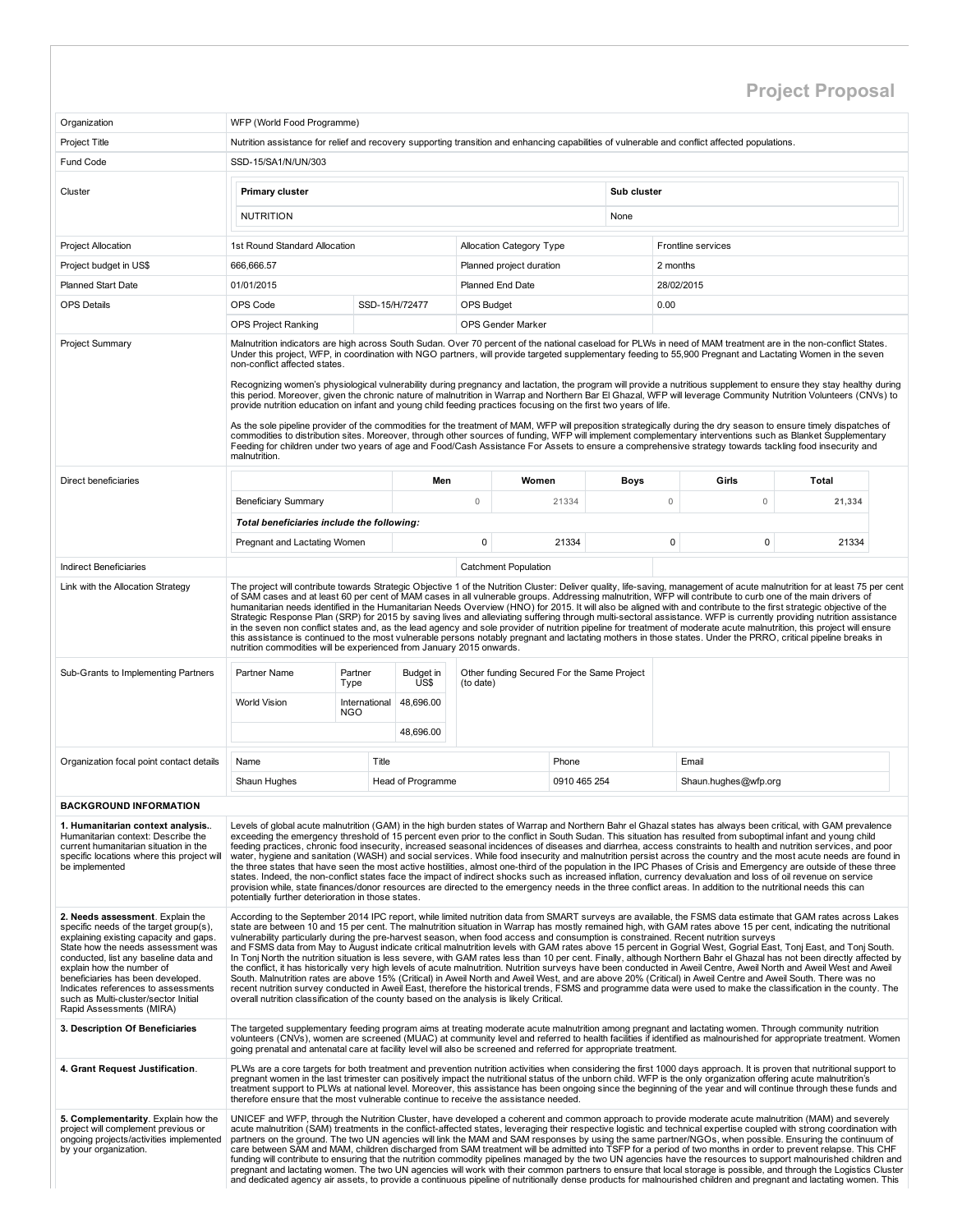|                          | common UNICEF/WFP nutrition approach will be further supported through the on-going inter-agency (WFP/UNICEF/FAO) emergency response strategy that<br>aims to provide preventative nutrition, health and WASH assistance. |
|--------------------------|---------------------------------------------------------------------------------------------------------------------------------------------------------------------------------------------------------------------------|
| <b>LOGICAL FRAMEWORK</b> |                                                                                                                                                                                                                           |

Overall project objective Saves lives by treating moderate acute malnutrition and preventing malnutrition in vulnerable groups in the non-conflict affected states.

Logical Framework details for NUTRITION

| <b>Cluster objectives</b>                                                                                                                                                                                                                                                                           | Strategic Response Plan (SRP)<br>obiectives                                                           | Percentage<br>οt<br>activities |
|-----------------------------------------------------------------------------------------------------------------------------------------------------------------------------------------------------------------------------------------------------------------------------------------------------|-------------------------------------------------------------------------------------------------------|--------------------------------|
| 2015 SSO 1: Deliver quality lifesaving management of acute malnutrition for at least 60% per cent of SAM cases in girls and boys 0-59 months<br>and at least 60 per cent of MAM cases in girls and boys aged 6-59 months, pregnant and lactating women, older people and other vulnerable<br>groups | SO 1: Save lives and alleviate suffering by<br>providing multi-sector assistance to people in<br>need | 100                            |

| Outcome 1                              |                               | Percentage of PLWs with MAM admitted for treatment that recovered > 75%                                                |                                |       |                                                                                 |             |             |               |  |  |  |  |  |
|----------------------------------------|-------------------------------|------------------------------------------------------------------------------------------------------------------------|--------------------------------|-------|---------------------------------------------------------------------------------|-------------|-------------|---------------|--|--|--|--|--|
| Code                                   | <b>Description</b>            |                                                                                                                        | <b>Assumptions &amp; Risks</b> |       |                                                                                 |             |             |               |  |  |  |  |  |
| Output 1.1                             |                               | Number and proportion of PLWs with moderate acute malnutrition newly admitted for treatment                            | implementation.                |       | Security situation does not deteriorate. Partner/s have sufficient capacity for |             |             |               |  |  |  |  |  |
| <b>Indicators</b>                      |                               |                                                                                                                        |                                |       |                                                                                 |             |             |               |  |  |  |  |  |
| Code<br>Cluster                        |                               | Indicator                                                                                                              |                                |       | <b>End Cycle Beneficiaries</b>                                                  |             |             | End-<br>Cycle |  |  |  |  |  |
|                                        |                               |                                                                                                                        | Men                            | Women | <b>Boys</b>                                                                     | Girls       | Target      |               |  |  |  |  |  |
| Indicator<br>1.1.1                     | <b>NUTRITION</b>              | [Frontline services] [Treatment] Estimated number of PLWs reached by supplementary<br>feeding                          |                                | 55900 |                                                                                 |             | 55900       |               |  |  |  |  |  |
| <b>Means of Verification:</b>          |                               | Nutrition cluster's report, WFP partners' reports.                                                                     |                                |       |                                                                                 |             |             |               |  |  |  |  |  |
| Indicator<br>1.1.2                     | <b>NUTRITION</b>              | [Frontline services] [Treatment] Number of PLW with acute malnutrition newly admitted for<br>treatment                 |                                | 21334 |                                                                                 |             | 21334       |               |  |  |  |  |  |
|                                        | <b>Means of Verification:</b> | Nutrition cluster report                                                                                               |                                |       |                                                                                 |             |             |               |  |  |  |  |  |
| Indicator<br>1.1.3                     | <b>NUTRITION</b>              | [Frontline services] [Treatment] Performance of MAM program - Overall MAM program<br>cure rate (SPHERE standards >75%) |                                |       |                                                                                 | $\mathbf 0$ | $\mathbf 0$ | 0             |  |  |  |  |  |
|                                        | <b>Means of Verification:</b> | Nutrition cluster report                                                                                               |                                |       |                                                                                 |             |             |               |  |  |  |  |  |
| <b>NUTRITION</b><br>Indicator<br>1.1.4 |                               | [Frontline services] [Treatment] Performance of MAM program - Overall MAM program<br>death rate (SPHERE standards)     |                                |       |                                                                                 | $\mathbf 0$ | $\mathbf 0$ | 0             |  |  |  |  |  |
|                                        | <b>Means of Verification:</b> | Nutrition cluster report                                                                                               |                                |       |                                                                                 |             |             |               |  |  |  |  |  |

0 0 0

NUTRITION [Frontline services] [Treatment] Performance of MAM program Overall MAM program default rate (SPHERE standards)

Means of Verification: Nutrition cluster report

Indicator 1.1.5

| <b>Activities</b> |                                                                                                                                                                                                                                                                                                                                                                                   |                                                                                                                                                                                                                                                                                                                                                                                                                                                                                                                                                                                                                                                                                                                                                                                                                                                                                                                                                                                                                                    |  |  |  |  |  |  |  |  |  |
|-------------------|-----------------------------------------------------------------------------------------------------------------------------------------------------------------------------------------------------------------------------------------------------------------------------------------------------------------------------------------------------------------------------------|------------------------------------------------------------------------------------------------------------------------------------------------------------------------------------------------------------------------------------------------------------------------------------------------------------------------------------------------------------------------------------------------------------------------------------------------------------------------------------------------------------------------------------------------------------------------------------------------------------------------------------------------------------------------------------------------------------------------------------------------------------------------------------------------------------------------------------------------------------------------------------------------------------------------------------------------------------------------------------------------------------------------------------|--|--|--|--|--|--|--|--|--|
| Activity 1.1.1    | Optimize community outreach and referral through rigorous recruitment and training of community nutrition volunteers. Provision of adequate incentives to CNVs.<br>Linking CNVs between MAM and SAM services and other sectors like Wash and health, increased efficiency of screening (bi monthly mass screening and reqular household<br>level), introduce screening into BSFP. |                                                                                                                                                                                                                                                                                                                                                                                                                                                                                                                                                                                                                                                                                                                                                                                                                                                                                                                                                                                                                                    |  |  |  |  |  |  |  |  |  |
| Activity 1.1.2    | TSFP sites will be maintained<br>Expanded Nutrition Protocol in areas where either OTP or TSFP partners are lacking                                                                                                                                                                                                                                                               | Implementation of MAM treatment. Children discharged from SAM treatment will be admitted into TSFP for a period of two months in order to prevent relapse. Current number of<br>Optimizing existing OTP and TSFP partnerships by ensuring that partners implement both OTP and TSFP services in their respective locations; and implementation of the                                                                                                                                                                                                                                                                                                                                                                                                                                                                                                                                                                                                                                                                              |  |  |  |  |  |  |  |  |  |
| Activity 1.1.3    | Distribution monitoring and reporting                                                                                                                                                                                                                                                                                                                                             |                                                                                                                                                                                                                                                                                                                                                                                                                                                                                                                                                                                                                                                                                                                                                                                                                                                                                                                                                                                                                                    |  |  |  |  |  |  |  |  |  |
| Activity 1.1.4    | Technical support supervision and reports compilation                                                                                                                                                                                                                                                                                                                             |                                                                                                                                                                                                                                                                                                                                                                                                                                                                                                                                                                                                                                                                                                                                                                                                                                                                                                                                                                                                                                    |  |  |  |  |  |  |  |  |  |
| Output 1.2        | Total tonnage of Supercereal (CSB+) distributed                                                                                                                                                                                                                                                                                                                                   | • The current infrastructure for the nutrition response will be maintained, despite<br>the fluidity in funding windows and different duration of funding sources<br>. Funding will be available to cover the additional costs for scale up and to<br>address fuel price increases. Short term funding will be complimented by<br>medium to longer term funding modalities so that human resources can be<br>attracted and retained, and that programming can enhance preparedness and<br>capacity while delivering emergency response<br>. Partners are able to hire adequate human resources to operationalize their<br>scale up plans<br>. Human resources will remain fairly stable, so that there is limited loss of impact<br>from capacity building and training<br>• There is no further sustained deterioration in access<br>• Bureaucratic impediments with cross border operations will be addressed<br>• Logistics options will not decline substantially and increases in fuel and rental<br>prices will be addressed. |  |  |  |  |  |  |  |  |  |

|                                                     | <b>Indicators</b>                                          |                               |                                                                                                        |     |                                |             |       |                |  |  |  |
|-----------------------------------------------------|------------------------------------------------------------|-------------------------------|--------------------------------------------------------------------------------------------------------|-----|--------------------------------|-------------|-------|----------------|--|--|--|
|                                                     | Code                                                       | Cluster                       | Indicator                                                                                              |     | <b>End Cycle Beneficiaries</b> |             |       | End-<br>Cycle  |  |  |  |
|                                                     |                                                            |                               |                                                                                                        | Men | Women                          | <b>Boys</b> | Girls | <b>Target</b>  |  |  |  |
|                                                     | Indicator<br>1.2.1                                         | <b>NUTRITION</b>              | [Core pipeline] Number of months with more than 30% buffer stock of RUTF and RUSF at<br>national level |     |                                |             |       | $\overline{2}$ |  |  |  |
|                                                     |                                                            | <b>Means of Verification:</b> | Nutrition cluster reports. Physical inspection in warehouses.                                          |     |                                |             |       |                |  |  |  |
|                                                     | Indicator<br>1.2.2                                         | <b>NUTRITION</b>              | [Core pipeline] Average number of days per partner per month with RUTF and RUSF<br>stock-outs          |     |                                |             |       | 30             |  |  |  |
|                                                     | <b>Means of Verification:</b><br>Nutrition cluster reports |                               |                                                                                                        |     |                                |             |       |                |  |  |  |
|                                                     | <b>Activities</b>                                          |                               |                                                                                                        |     |                                |             |       |                |  |  |  |
|                                                     |                                                            |                               |                                                                                                        |     |                                |             |       |                |  |  |  |
| Activity 1.2.1<br>Timely procurement of commodities |                                                            |                               |                                                                                                        |     |                                |             |       |                |  |  |  |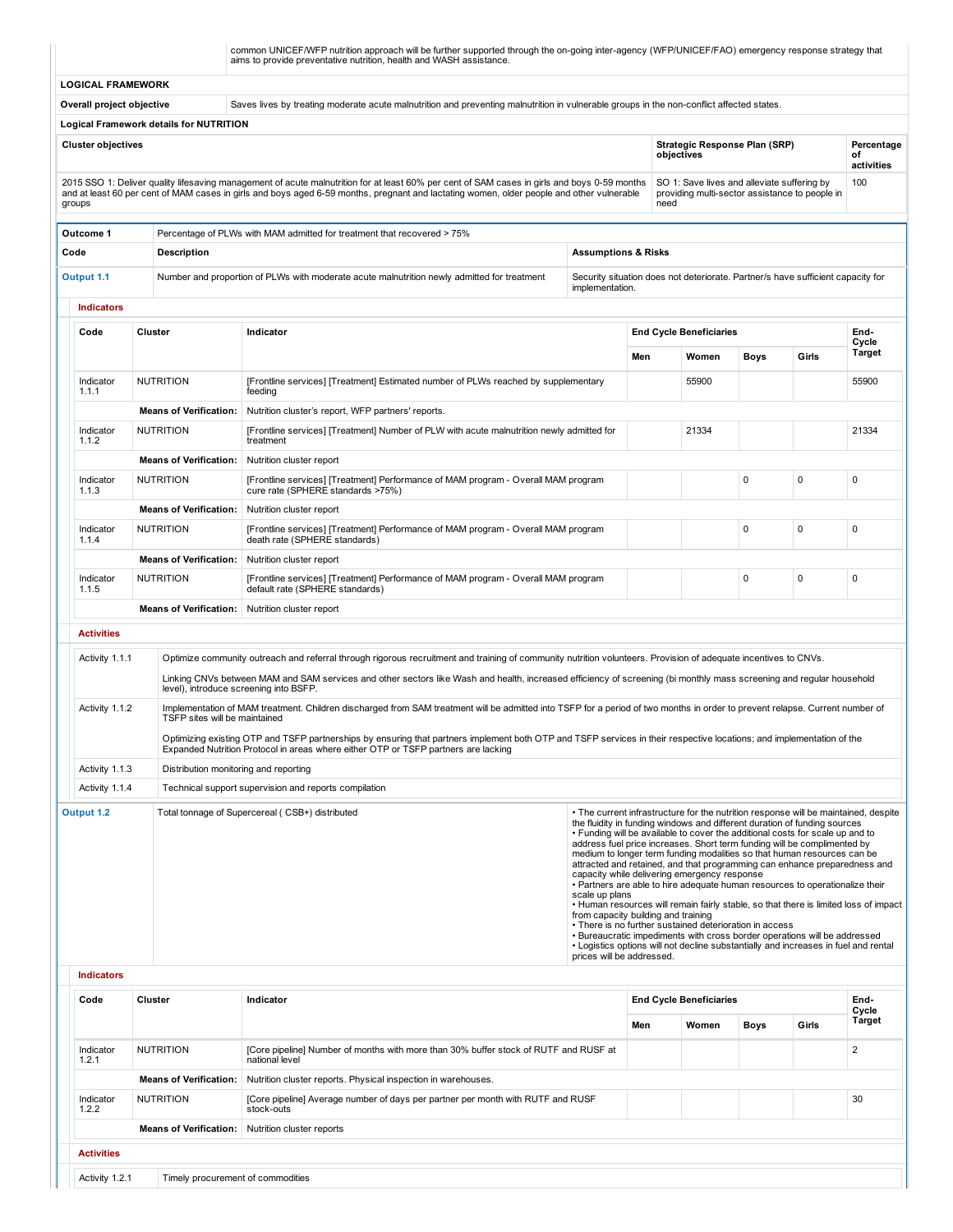| Activity 1.2.2 | Timely deliveries of commodities to partners |
|----------------|----------------------------------------------|
| Activity 1.2.3 | Monitoring project implementation            |

## WORK PLAN

| Project workplan for<br>activities defined in the | <b>Activity Description (Month)</b>                                                                                                                                                                                                                                                                                                                                                                                                                                                                  | Year     |          |  |  | Jan Feb Mar Apr May Jun Jul Aug Sep Oct Nov Dec |  |  |
|---------------------------------------------------|------------------------------------------------------------------------------------------------------------------------------------------------------------------------------------------------------------------------------------------------------------------------------------------------------------------------------------------------------------------------------------------------------------------------------------------------------------------------------------------------------|----------|----------|--|--|-------------------------------------------------|--|--|
| Logical framework                                 | Activity 1.1.1 Optimize community outreach and referral through rigorous<br>recruitment and training of community nutrition volunteers. Provision of<br>adequate incentives to CNVs.<br>Linking CNVs between MAM and SAM services and other sectors like Wash<br>and health, increased efficiency of screening (bi monthly mass screening and<br>regular household level), introduce screening into BSFP.                                                                                            | $2015$ X | X        |  |  |                                                 |  |  |
|                                                   | Activity 1.1.2 Implementation of MAM treatment. Children discharged from<br>SAM treatment will be admitted into TSFP for a period of two months in order<br>to prevent relapse. Current number of TSFP sites will be maintained<br>Optimizing existing OTP and TSFP partnerships by ensuring that partners<br>implement both OTP and TSFP services in their respective locations; and<br>implementation of the Expanded Nutrition Protocol in areas where either OTP<br>or TSFP partners are lacking | $2015$ X | $\times$ |  |  |                                                 |  |  |
|                                                   | Activity 1.2.1 Timely procurement of commodities                                                                                                                                                                                                                                                                                                                                                                                                                                                     | $2015$ X |          |  |  |                                                 |  |  |
|                                                   | Activity 1.2.2 Timely deliveries of commodities to partners                                                                                                                                                                                                                                                                                                                                                                                                                                          | $2015$ X | X        |  |  |                                                 |  |  |
|                                                   | Activity 1.1.3 Distribution monitoring and reporting                                                                                                                                                                                                                                                                                                                                                                                                                                                 | $2015$ X | X        |  |  |                                                 |  |  |
|                                                   | Activity 1.1.4 Technical support supervision and reports compilation                                                                                                                                                                                                                                                                                                                                                                                                                                 | $2015$ X | X        |  |  |                                                 |  |  |
|                                                   | Activity 1.2.3 Monitoring project implementation                                                                                                                                                                                                                                                                                                                                                                                                                                                     | $2015$ X | X        |  |  |                                                 |  |  |
| <b>M &amp; R DETAILS</b>                          |                                                                                                                                                                                                                                                                                                                                                                                                                                                                                                      |          |          |  |  |                                                 |  |  |

(checklist, photo, questionnaires, interviews, suggestion box etc.) in order to collect data and how you will store data. Explain the frequency type Two types of monitoring activities are foreseen under this intervention: activity monitoring, which is a shared responsibility between WFP and the partners to ensure<br>that processes are adhered to; and post distribution mon office. Qualitative monitoring findings are routinely reported to Juba based programme and management teams through weekly reports from each Sub Office.

and protocol of reporting (how often do you report about what to whom?). State if, when and how you plan to WFP logistics tracks food stock movements on a daily basis, both in-country and externally, and also records of receipt and dispatch from respective warehouses.<br>From this, a daily stock report is compiled which enables the reports providing information on outputs, including total beneficiaries and the quantity of commodities provided. WFP nutrition partners also utilise the nutrition<br>cluster reporting system through which both WFP and the cl

WFP also holds regular meetings with its partners to review performance and achievements within the projects: this is used to source additional information and/ or validates field monitoring findings.

WFP annually completes a Standard Project Report (SPR) for all project documents, including the EMOP. In addition, WFP conducts After Action Reviews and<br>internal and external evaluations as required. WFP will also submit a

## OTHER INFORMATION

evaluate your project .

Monitoring & Reporting Plan: Describe how you will monitor the implementation of each activity. Describe the tools you plan to use

| Accountability to Affected Populations                                                                              |                                                     | WFP has augmented its efforts to alleviate protection risks in its emergency operations including protection and gender sensitive tools and guidelines at the field-<br>level. WFP will implement a "do no harm" programmatic approach in meeting the needs of those affected by the current conflict. This includes ensuring that the<br>operations are in line with WFP's protection policy, requiring international staff to be present during the registration, validation and distribution of the food assistance<br>for both WFP led and CP distributions. It also includes liaising with local authorities to ensure that both parties are aware of WFP's planned activities and<br>humanitarian principles. It also foresees the involvement of protection actors and the Protection Cluster in the deep field during implementation. A Protection Advisor<br>with field experience has been recruited to provide technical quidance to the Country Office.                                                                                                                                                                                                                                                                                                                                                                                                                                          |  |  |  |  |  |  |  |  |
|---------------------------------------------------------------------------------------------------------------------|-----------------------------------------------------|--------------------------------------------------------------------------------------------------------------------------------------------------------------------------------------------------------------------------------------------------------------------------------------------------------------------------------------------------------------------------------------------------------------------------------------------------------------------------------------------------------------------------------------------------------------------------------------------------------------------------------------------------------------------------------------------------------------------------------------------------------------------------------------------------------------------------------------------------------------------------------------------------------------------------------------------------------------------------------------------------------------------------------------------------------------------------------------------------------------------------------------------------------------------------------------------------------------------------------------------------------------------------------------------------------------------------------------------------------------------------------------------------------------|--|--|--|--|--|--|--|--|
| Implementation Plan: Describe for<br>each activity how you plan to<br>implement it and who is carrying out<br>what. | strengths.                                          | The CP, World Vision, will undertake the implementation of activities, including distribution, screening, follow-up, referral, training to CNVs, and nutrition education<br>and sensitization activities. WFP will remain accountable for targeting, monitoring, and reporting. WFP will also have oversight of the rigour necessary for<br>implementation, as well as ensuring that protective measures are aligned with corporate quidelines. This approach leverages each agency's complementary                                                                                                                                                                                                                                                                                                                                                                                                                                                                                                                                                                                                                                                                                                                                                                                                                                                                                                          |  |  |  |  |  |  |  |  |
| Coordination with other Organizations<br>in project area                                                            | Name of the organization                            | Areas/activities of collaboration and rationale                                                                                                                                                                                                                                                                                                                                                                                                                                                                                                                                                                                                                                                                                                                                                                                                                                                                                                                                                                                                                                                                                                                                                                                                                                                                                                                                                              |  |  |  |  |  |  |  |  |
|                                                                                                                     | 1. UNICEF                                           | UNICEF and WFP, through the Nutrition Cluster, have developed a coherent and common approach to provide moderate acute<br>malnutrition (MAM) and severely acute malnutrition (SAM) treatments in the conflict-affected states, leveraging their respective<br>logistic and technical expertise coupled with strong coordination with partners on the ground. The two UN agencies will link the<br>MAM and SAM responses by using the same partner, when possible. Ensuring the continuum of care between SAM and MAM,<br>children discharged from SAM treatment will be admitted into TSFP for a period of two months in order to prevent relapse. This<br>CHF funding will contribute to ensuring that the nutrition commodity pipelines managed by the two UN agencies have the<br>resources to support malnourished children and pregnant and lactating women. The two UN agencies will work with their<br>common partners to ensure that local storage is possible, and through the Logistics Cluster and dedicated agency air assets, to<br>provide a continuous pipeline of nutritionally dense products for malnourished children and pregnant and lactating women. This<br>common UNICEF/WFP nutrition approach will be further supported through the on-going inter-agency (WFP/UNICEF/FAO)<br>emergency response strategy that aims to provide preventative nutrition, health and WASH assistance. |  |  |  |  |  |  |  |  |
| Environmental Marker Code                                                                                           | A: Neutral Impact on environment with No mitigation |                                                                                                                                                                                                                                                                                                                                                                                                                                                                                                                                                                                                                                                                                                                                                                                                                                                                                                                                                                                                                                                                                                                                                                                                                                                                                                                                                                                                              |  |  |  |  |  |  |  |  |
| Gender Marker Code                                                                                                  |                                                     | 2a-The project is designed to contribute significantly to gender equality                                                                                                                                                                                                                                                                                                                                                                                                                                                                                                                                                                                                                                                                                                                                                                                                                                                                                                                                                                                                                                                                                                                                                                                                                                                                                                                                    |  |  |  |  |  |  |  |  |
| Justify Chosen Gender Marker Code                                                                                   |                                                     | These nutrition activities are centered around women as they are the primary caretakers of young children in the context of South Soudan and as such play a key<br>role in improving their nutritional status. However, nutrition sensitization sessions aimed at a larger audience including men to encourage and potentially increase<br>support towards women in applying best feeding practices. Moreover, WFP is fully committed to meeting the United Nations System Wide Action Plan (UNSWAP)<br>standards to sustainably promote gender equality and the empowerment of women across all its operations.                                                                                                                                                                                                                                                                                                                                                                                                                                                                                                                                                                                                                                                                                                                                                                                             |  |  |  |  |  |  |  |  |
| <b>Protection Mainstreaming</b>                                                                                     | monitoring.                                         | WFP programmes are based on discussions with beneficiaries in all stages of food assistance delivery. WFP and CPs employ local communication focal points,<br>(female and male) to sensitize and inform beneficiaries about procedures and ration entitlements prior to and during the distributions. Consultations are held with the<br>community, in particular women, to identify safe locations for distribution sites with emphasis on access for vulnerable groups. Help Desks are set up in safe and<br>accessible areas to provide information and to respond to complaints immediately. Nutrition Officers inform the community about the nutrition program, entitlements<br>(targeted group, how to use the nutrition commodity, hygiene, distribution cycle) and procedures; training on IYCF and MUAC screening are done. Project<br>monitoring and evaluation involves men, women, boys and girls of affected populations. During distributions WFP undertakes distribution and Post distribution                                                                                                                                                                                                                                                                                                                                                                                               |  |  |  |  |  |  |  |  |
| Safety and Security                                                                                                 | evacuation or redeployments be required.            | The situation in areas of implementation are reported calm. In regard to Security Risk Management, international and essential national staff are required to<br>complete Safe and Secure Access to Field Environment training. Given the particular risk posed to South Sudanese nationals, WFP national staff have been given<br>the opportunity to redeploy within the country to ensure their safety and operational continuity. WFP, in coordination with UN DSS, rigorously monitors the security<br>situation and flexibly adapts the operational scope as required. The WFP-managed UNHAS will continue to be critical in ensuring staff safety should further<br>Based on lessons learned and the current operational context, WFP has classified potential pre-positioning sites according to security risk categories (high,                                                                                                                                                                                                                                                                                                                                                                                                                                                                                                                                                                      |  |  |  |  |  |  |  |  |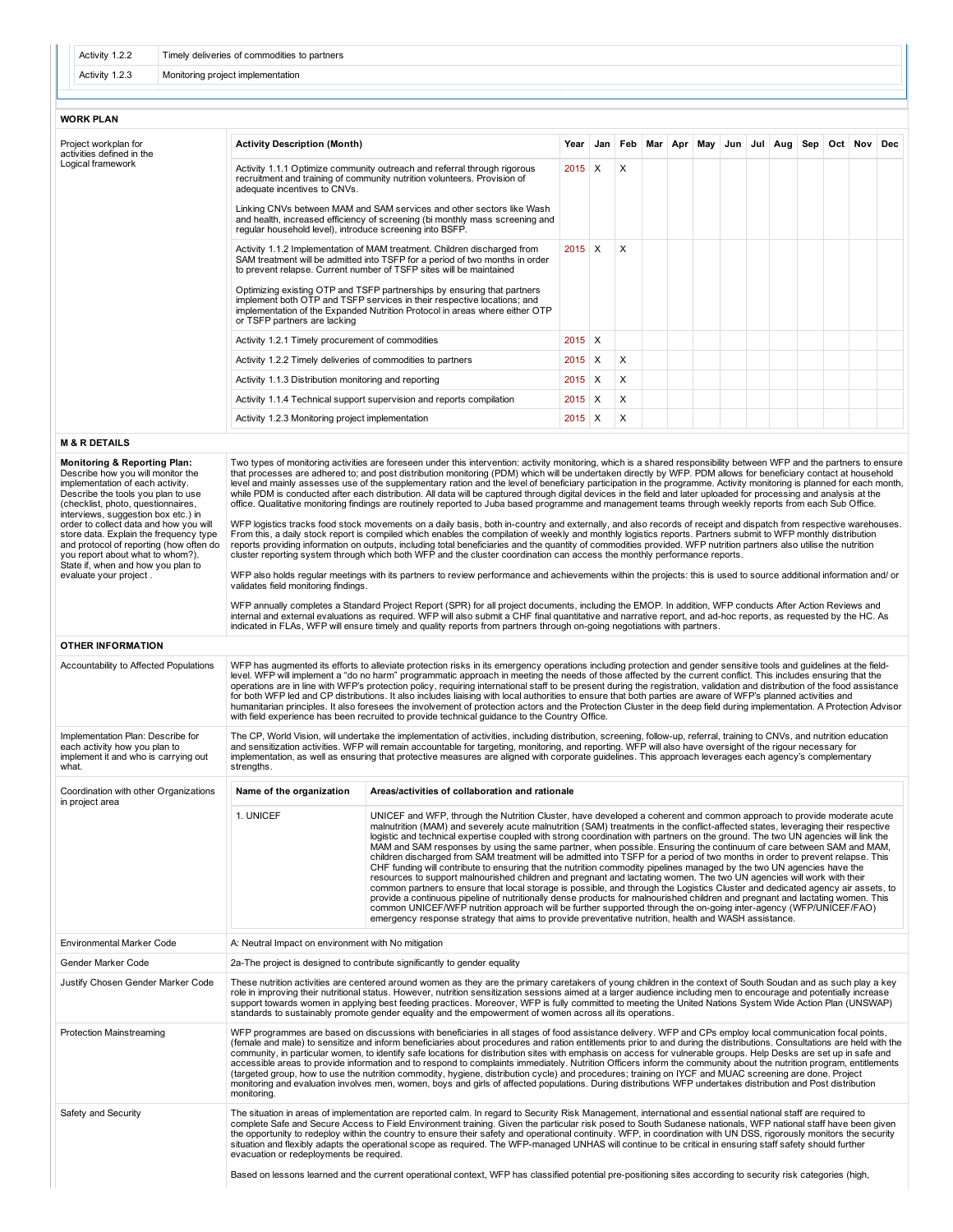|                   |                                                                                                                                                                            | risk of being looted or misappropriated.                          |       |                       |                |                  |                                             |               |                  | medium, and low), historic trend of the level of looting and missapropriation, and road access vis a vis crossing frontlines and corresponding implications.<br>Consequently, pre-positioning sites --- identified as low risk --- have been selected for 2015. It is envisioned that commodities stored in these locations have a low                                                                                                                                                                                                                                                                                                                                                                                                                                                                                                                                           |                    |
|-------------------|----------------------------------------------------------------------------------------------------------------------------------------------------------------------------|-------------------------------------------------------------------|-------|-----------------------|----------------|------------------|---------------------------------------------|---------------|------------------|----------------------------------------------------------------------------------------------------------------------------------------------------------------------------------------------------------------------------------------------------------------------------------------------------------------------------------------------------------------------------------------------------------------------------------------------------------------------------------------------------------------------------------------------------------------------------------------------------------------------------------------------------------------------------------------------------------------------------------------------------------------------------------------------------------------------------------------------------------------------------------|--------------------|
| Access            |                                                                                                                                                                            | significant weather disturbance is expected to hamper operations. |       |                       |                |                  |                                             |               |                  | The WFP-managed UNHAS will continue to be critical in accessing the locations. Implementation will take place during the dry season in early 2015; as such, no                                                                                                                                                                                                                                                                                                                                                                                                                                                                                                                                                                                                                                                                                                                   |                    |
| <b>BUDGET</b>     |                                                                                                                                                                            |                                                                   |       |                       |                |                  |                                             |               |                  |                                                                                                                                                                                                                                                                                                                                                                                                                                                                                                                                                                                                                                                                                                                                                                                                                                                                                  |                    |
|                   |                                                                                                                                                                            |                                                                   |       |                       |                |                  |                                             |               |                  | 1 Staff and Other Personnel Costs (please itemize costs of staff, consultants and other personnel to be recruited directly by the implementing partner for project implementation)                                                                                                                                                                                                                                                                                                                                                                                                                                                                                                                                                                                                                                                                                               |                    |
|                   | Code   Budget Line Description                                                                                                                                             |                                                                   | D/S   | Unit<br>Quantity      | Unit<br>Cost   |                  | Duration Percent<br>Charged to<br>CHF / ERF | Cost          | Total 2015<br>Q1 |                                                                                                                                                                                                                                                                                                                                                                                                                                                                                                                                                                                                                                                                                                                                                                                                                                                                                  | Quarterly<br>Total |
|                   |                                                                                                                                                                            |                                                                   | D     |                       | 3   15934   2  |                  | 100.00%                                     |               |                  |                                                                                                                                                                                                                                                                                                                                                                                                                                                                                                                                                                                                                                                                                                                                                                                                                                                                                  |                    |
| 1.1               | Programme Officer P3<br>Standard UN rate. There would be no duplication w other CHF funded grants as the projects have a different geographic focus and timeline/duration. |                                                                   |       |                       |                |                  |                                             | 95,604.00     |                  | 0.00                                                                                                                                                                                                                                                                                                                                                                                                                                                                                                                                                                                                                                                                                                                                                                                                                                                                             |                    |
| 1.2               | Programme Officer NOA                                                                                                                                                      |                                                                   | d     | 1                     | 4119 2         |                  | 100.00%                                     | 8,238.00      |                  | 0.00                                                                                                                                                                                                                                                                                                                                                                                                                                                                                                                                                                                                                                                                                                                                                                                                                                                                             |                    |
|                   | Standard UN rate                                                                                                                                                           |                                                                   |       |                       |                |                  |                                             |               |                  |                                                                                                                                                                                                                                                                                                                                                                                                                                                                                                                                                                                                                                                                                                                                                                                                                                                                                  |                    |
|                   | <b>Section Total</b>                                                                                                                                                       |                                                                   |       |                       |                |                  |                                             | 103,842.00    |                  | 0.00                                                                                                                                                                                                                                                                                                                                                                                                                                                                                                                                                                                                                                                                                                                                                                                                                                                                             | 0.00               |
|                   |                                                                                                                                                                            |                                                                   |       |                       |                |                  |                                             |               |                  | 2 Supplies, Commodities, Materials (please itemize direct and indirect costs of consumables to be purchased under the project, including associated transportation, freight, storage and distribution costs)                                                                                                                                                                                                                                                                                                                                                                                                                                                                                                                                                                                                                                                                     |                    |
| Code              | <b>Budget Line Description</b>                                                                                                                                             |                                                                   | D/S   | Unit<br>Quantity      | Unit<br>Cost   | Duration         | Percent<br>Charged to<br>CHF / ERF          | Total<br>Cost | 2015<br>Q1       |                                                                                                                                                                                                                                                                                                                                                                                                                                                                                                                                                                                                                                                                                                                                                                                                                                                                                  | Quarterly<br>Total |
| 2.1               | SuperCereal (CSB+)                                                                                                                                                         |                                                                   | D     | 320                   |                | $410$ 1          | 100.00%                                     | 131,200.00    |                  | 0.00                                                                                                                                                                                                                                                                                                                                                                                                                                                                                                                                                                                                                                                                                                                                                                                                                                                                             |                    |
|                   | Standard commodity rate per mt                                                                                                                                             |                                                                   |       |                       |                |                  |                                             |               |                  |                                                                                                                                                                                                                                                                                                                                                                                                                                                                                                                                                                                                                                                                                                                                                                                                                                                                                  |                    |
| 2.2               | Sugar                                                                                                                                                                      |                                                                   | D     | 26.2                  | 463            | $\vert$ 1        | 100.00%                                     | 12,130.60     |                  | 0.00                                                                                                                                                                                                                                                                                                                                                                                                                                                                                                                                                                                                                                                                                                                                                                                                                                                                             |                    |
|                   | Standard commodity rate per mt                                                                                                                                             |                                                                   |       |                       |                |                  |                                             |               |                  |                                                                                                                                                                                                                                                                                                                                                                                                                                                                                                                                                                                                                                                                                                                                                                                                                                                                                  |                    |
| 2.3               | Landslide, Transport, Storage, and Handling                                                                                                                                |                                                                   | d     |                       | 346.2 893.92 1 |                  | 100.00%                                     | 309,475.10    |                  | 0.00                                                                                                                                                                                                                                                                                                                                                                                                                                                                                                                                                                                                                                                                                                                                                                                                                                                                             |                    |
|                   | Self-explanatory                                                                                                                                                           |                                                                   |       |                       |                |                  |                                             |               |                  |                                                                                                                                                                                                                                                                                                                                                                                                                                                                                                                                                                                                                                                                                                                                                                                                                                                                                  |                    |
| 2.4               | Ocean Transport                                                                                                                                                            |                                                                   | D     |                       | 346.2 51.153 1 |                  | 100.00%                                     | 17,709.17     |                  | 0.00                                                                                                                                                                                                                                                                                                                                                                                                                                                                                                                                                                                                                                                                                                                                                                                                                                                                             |                    |
|                   | Self-explanatory                                                                                                                                                           |                                                                   |       |                       |                |                  |                                             |               |                  |                                                                                                                                                                                                                                                                                                                                                                                                                                                                                                                                                                                                                                                                                                                                                                                                                                                                                  |                    |
|                   | <b>Section Total</b>                                                                                                                                                       |                                                                   |       |                       |                |                  |                                             | 470,514.87    |                  | 0.00                                                                                                                                                                                                                                                                                                                                                                                                                                                                                                                                                                                                                                                                                                                                                                                                                                                                             | 0.00               |
|                   | 3 <b>Equipment</b> (please itemize costs of non-consumables to be purchased under the project)                                                                             |                                                                   |       |                       |                |                  |                                             |               |                  |                                                                                                                                                                                                                                                                                                                                                                                                                                                                                                                                                                                                                                                                                                                                                                                                                                                                                  |                    |
|                   | Code   Budget Line Description                                                                                                                                             |                                                                   | D / S | Unit<br>Quantity      | Unit<br>Cost   | Duration         | Percent<br>Charged to                       | Total<br>Cost | 2015             |                                                                                                                                                                                                                                                                                                                                                                                                                                                                                                                                                                                                                                                                                                                                                                                                                                                                                  | Quarterly<br>Total |
|                   |                                                                                                                                                                            |                                                                   |       |                       |                |                  | CHF / ERF                                   |               | Q1               |                                                                                                                                                                                                                                                                                                                                                                                                                                                                                                                                                                                                                                                                                                                                                                                                                                                                                  |                    |
|                   | <b>Section Total</b>                                                                                                                                                       |                                                                   |       |                       |                |                  |                                             | 0.00          |                  | $\pmb{0}$                                                                                                                                                                                                                                                                                                                                                                                                                                                                                                                                                                                                                                                                                                                                                                                                                                                                        | 0.00               |
|                   | 4 Contractual Services (please list works and services to be contracted under the project)                                                                                 |                                                                   |       |                       |                |                  |                                             |               |                  |                                                                                                                                                                                                                                                                                                                                                                                                                                                                                                                                                                                                                                                                                                                                                                                                                                                                                  |                    |
|                   | Code   Budget Line Description                                                                                                                                             |                                                                   | D/S   | Unit<br>Quantity      | Unit<br>Cost   | <b>Duration</b>  | Percent<br>Charged to<br>CHF $\bar{I}$ ERF  | Total<br>Cost | 2015<br>Q1       |                                                                                                                                                                                                                                                                                                                                                                                                                                                                                                                                                                                                                                                                                                                                                                                                                                                                                  | Quarterly<br>Total |
|                   | <b>Section Total</b>                                                                                                                                                       |                                                                   |       |                       |                |                  |                                             | 0.00          |                  | $\mathbf 0$                                                                                                                                                                                                                                                                                                                                                                                                                                                                                                                                                                                                                                                                                                                                                                                                                                                                      | 0.00               |
|                   | 5 Travel (please itemize travel costs of staff, consultants and other personnel for project implementation)                                                                |                                                                   |       |                       |                |                  |                                             |               |                  |                                                                                                                                                                                                                                                                                                                                                                                                                                                                                                                                                                                                                                                                                                                                                                                                                                                                                  |                    |
|                   | Code   Budget Line Description                                                                                                                                             |                                                                   | D/S   | Unit<br>Quantity Cost | Unit           | Duration Percent | Charged to<br>CHF $\bar{I}$ ERF             | Total<br>Cost | 2015<br>Q1       |                                                                                                                                                                                                                                                                                                                                                                                                                                                                                                                                                                                                                                                                                                                                                                                                                                                                                  | Quarterly<br>Total |
|                   |                                                                                                                                                                            |                                                                   |       |                       |                |                  |                                             |               |                  | $\mathsf 0$                                                                                                                                                                                                                                                                                                                                                                                                                                                                                                                                                                                                                                                                                                                                                                                                                                                                      |                    |
|                   | <b>Section Total</b><br>6 Transfers and Grants to Counterparts (please list transfers and sub-grants to project implementing partners)                                     |                                                                   |       |                       |                |                  |                                             | 0.00          |                  |                                                                                                                                                                                                                                                                                                                                                                                                                                                                                                                                                                                                                                                                                                                                                                                                                                                                                  | 0.00               |
| Code              | <b>Budget Line Description</b>                                                                                                                                             |                                                                   | D / S | Unit                  | Unit           | Duration         | Percent                                     | Total         | 2015             |                                                                                                                                                                                                                                                                                                                                                                                                                                                                                                                                                                                                                                                                                                                                                                                                                                                                                  | Quarterly          |
|                   |                                                                                                                                                                            |                                                                   |       | Quantity              | Cost           |                  | Charged to<br>CHF $\bar{I}$ ERF             | Cost          | Q1               |                                                                                                                                                                                                                                                                                                                                                                                                                                                                                                                                                                                                                                                                                                                                                                                                                                                                                  | Total              |
| 6.1               | Transfers to partner for distribution and<br>monitorina                                                                                                                    |                                                                   | s     | 48696                 | $1 \mid 1$     |                  | 100.00%                                     | 48,696.00     |                  | 0.00                                                                                                                                                                                                                                                                                                                                                                                                                                                                                                                                                                                                                                                                                                                                                                                                                                                                             |                    |
|                   | WFP South Sudan's CP budgeting costs as per the PRRO which limits indirect and management costs cooperating partners can request from WFP.                                 |                                                                   |       |                       |                |                  |                                             |               |                  | Partner is World Vision. Costs are based on average estimates as the implementation of similar agreements with cooperating partners for nutrition programmes. However,<br>these costs are estimated and actual agreements will need to be renegotiated and thus the actual values will not be finalized until the agreements with the cooperating partners<br>have been signed. Based on current experience with similar programmes in South Sudan, the costing is based on an approximate cost per MT. This includes all of the<br>cooperating partners operational costs which must be in line with WFP South Sudan's budgeting standard operating procedures as all budgets approved by WFP South Sudan<br>under cooperating partners agreements must comply with WFP/NGO cooperation arrangements Guidelines for preparation of NGO budgets in support of WFP operations and |                    |
|                   | <b>Section Total</b>                                                                                                                                                       |                                                                   |       |                       |                |                  |                                             | 48,696.00     |                  | 0.00                                                                                                                                                                                                                                                                                                                                                                                                                                                                                                                                                                                                                                                                                                                                                                                                                                                                             | 0.00               |
|                   | 7 General Operating and Other Direct Costs (please include general operating expenses and other direct costs for project implementation)                                   |                                                                   |       |                       |                |                  |                                             |               |                  |                                                                                                                                                                                                                                                                                                                                                                                                                                                                                                                                                                                                                                                                                                                                                                                                                                                                                  |                    |
| Code              | <b>Budget Line Description</b>                                                                                                                                             |                                                                   | D/S   | Unit<br>Quantity      | Unit<br>Cost   | Duration         | Percent<br>Charged to                       | Total<br>Cost | 2015             |                                                                                                                                                                                                                                                                                                                                                                                                                                                                                                                                                                                                                                                                                                                                                                                                                                                                                  | Quarterly<br>Total |
|                   |                                                                                                                                                                            |                                                                   |       |                       |                |                  | CHF / ERF                                   |               | Q1               |                                                                                                                                                                                                                                                                                                                                                                                                                                                                                                                                                                                                                                                                                                                                                                                                                                                                                  |                    |
|                   | <b>Section Total</b>                                                                                                                                                       |                                                                   |       |                       |                |                  |                                             | 0.00          |                  | $\mathbf 0$                                                                                                                                                                                                                                                                                                                                                                                                                                                                                                                                                                                                                                                                                                                                                                                                                                                                      | 0.00               |
|                   | <b>Sub Total Direct Cost</b>                                                                                                                                               |                                                                   |       |                       |                |                  |                                             |               |                  |                                                                                                                                                                                                                                                                                                                                                                                                                                                                                                                                                                                                                                                                                                                                                                                                                                                                                  | 623,052.87         |
|                   | Indirect Programme Support Cost PSC rate (insert percentage, not to exceed 7 per cent)                                                                                     |                                                                   |       |                       |                |                  |                                             |               |                  |                                                                                                                                                                                                                                                                                                                                                                                                                                                                                                                                                                                                                                                                                                                                                                                                                                                                                  | 7%                 |
|                   | Audit Cost (For NGO, in percent)                                                                                                                                           |                                                                   |       |                       |                |                  |                                             |               |                  |                                                                                                                                                                                                                                                                                                                                                                                                                                                                                                                                                                                                                                                                                                                                                                                                                                                                                  |                    |
| <b>PSC Amount</b> |                                                                                                                                                                            |                                                                   |       |                       |                |                  |                                             |               |                  |                                                                                                                                                                                                                                                                                                                                                                                                                                                                                                                                                                                                                                                                                                                                                                                                                                                                                  | 43,613.70          |
| Amount            | Quarterly Budget Details for PSC                                                                                                                                           | 2015                                                              | Total |                       |                |                  |                                             |               |                  |                                                                                                                                                                                                                                                                                                                                                                                                                                                                                                                                                                                                                                                                                                                                                                                                                                                                                  |                    |